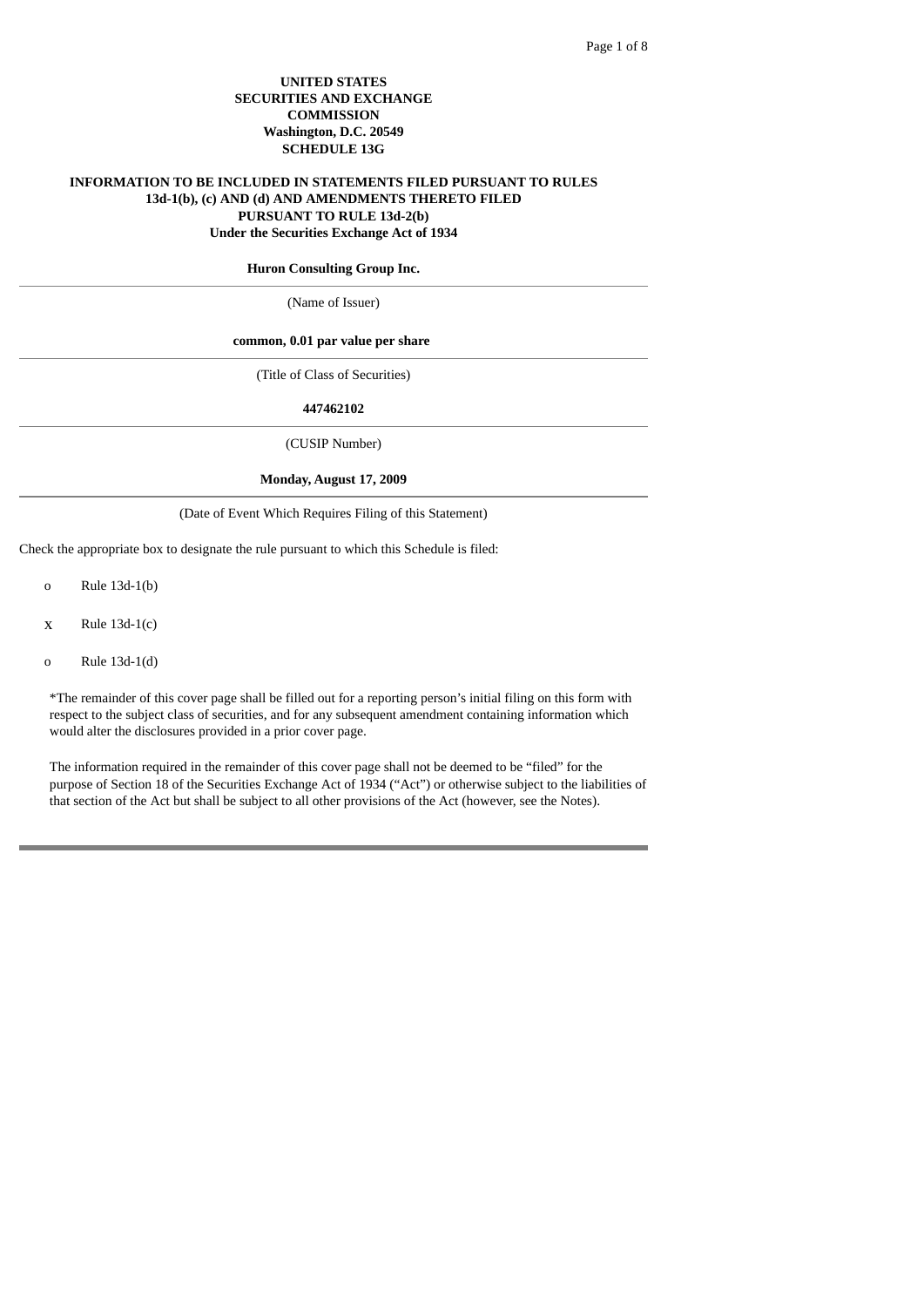| 1.                                                     |                                                                     | Raj Rajaratnam      | Names of Reporting Persons. I.R.S. Identification Nos. of above persons (entities only)                         |  |  |  |
|--------------------------------------------------------|---------------------------------------------------------------------|---------------------|-----------------------------------------------------------------------------------------------------------------|--|--|--|
| 2.                                                     | Check the Appropriate Box if a Member of a Group (See Instructions) |                     |                                                                                                                 |  |  |  |
|                                                        | (a)                                                                 | 0                   |                                                                                                                 |  |  |  |
|                                                        | (b)                                                                 | X                   |                                                                                                                 |  |  |  |
| 3.                                                     |                                                                     | <b>SEC Use Only</b> |                                                                                                                 |  |  |  |
| 4.                                                     | Citizenship or Place of Organization<br><b>United States</b>        |                     |                                                                                                                 |  |  |  |
|                                                        |                                                                     | 5.                  | Sole Voting Power<br>$-0-$                                                                                      |  |  |  |
| Number of<br><b>Shares</b><br>Beneficially<br>Owned by |                                                                     | 6.                  | <b>Shared Voting Power</b><br>1,260,000                                                                         |  |  |  |
| Each<br>Reporting<br>Person With                       |                                                                     | 7.                  | Sole Dispositive Power<br>$-0-$                                                                                 |  |  |  |
|                                                        |                                                                     | 8.                  | <b>Shared Dispositive Power</b><br>1,260,000                                                                    |  |  |  |
| 9.                                                     | 1,260,000                                                           |                     | Aggregate Amount Beneficially Owned by Each Reporting Person                                                    |  |  |  |
| 10.                                                    |                                                                     |                     | Check if the Aggregate Amount in Row (9) Excludes Certain Shares (See Instructions) O                           |  |  |  |
| 11.                                                    |                                                                     |                     | Percent of Class Represented by Amount in Row (9)<br>5.86% (Based upon 21,519,896 shares of common outstanding) |  |  |  |
| 12.                                                    | IN                                                                  |                     | Type of Reporting Person (See Instructions)                                                                     |  |  |  |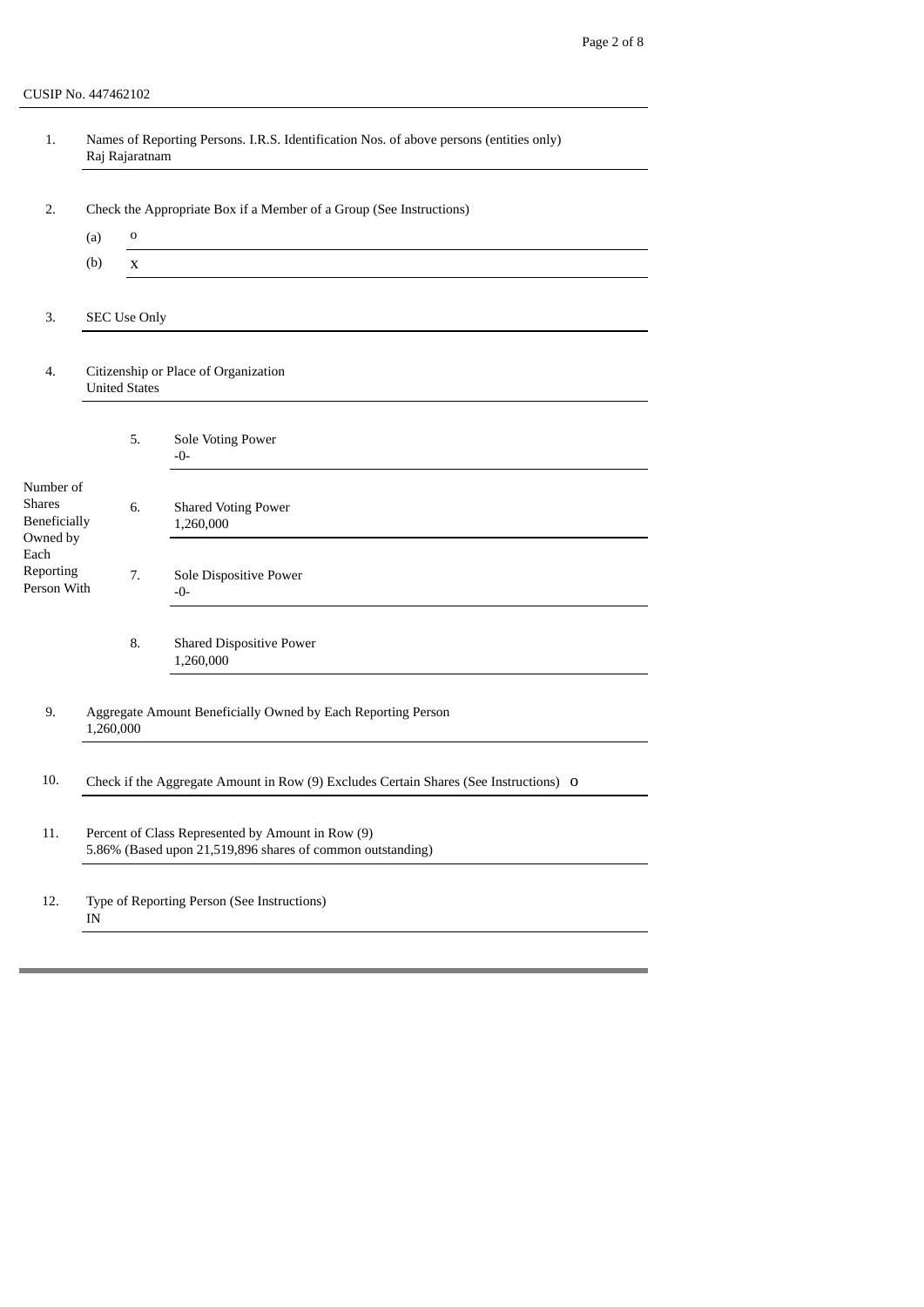CUSIP No. 447462102

| 1.                                                            |                                                                                       |                     | Names of Reporting Persons. I.R.S. Identification Nos. of above persons (entities only)<br>Galleon Management, L.P. |  |  |  |  |
|---------------------------------------------------------------|---------------------------------------------------------------------------------------|---------------------|---------------------------------------------------------------------------------------------------------------------|--|--|--|--|
| 2.                                                            | Check the Appropriate Box if a Member of a Group (See Instructions)                   |                     |                                                                                                                     |  |  |  |  |
|                                                               | (a)                                                                                   | 0                   |                                                                                                                     |  |  |  |  |
|                                                               | (b)                                                                                   | X                   |                                                                                                                     |  |  |  |  |
| 3.                                                            |                                                                                       | <b>SEC Use Only</b> |                                                                                                                     |  |  |  |  |
| 4.                                                            | Delaware                                                                              |                     | Citizenship or Place of Organization                                                                                |  |  |  |  |
|                                                               |                                                                                       | 5.                  | Sole Voting Power<br>$-0-$                                                                                          |  |  |  |  |
| Number of<br><b>Shares</b><br><b>Beneficially</b><br>Owned by |                                                                                       | 6.                  | <b>Shared Voting Power</b><br>815,000                                                                               |  |  |  |  |
| Each<br>Reporting<br>Person With                              |                                                                                       | 7.                  | Sole Dispositive Power<br>-0-                                                                                       |  |  |  |  |
|                                                               |                                                                                       | 8.                  | <b>Shared Dispositive Power</b><br>815,000                                                                          |  |  |  |  |
| 9.                                                            | 815,000                                                                               |                     | Aggregate Amount Beneficially Owned by Each Reporting Person                                                        |  |  |  |  |
| 10.                                                           | Check if the Aggregate Amount in Row (9) Excludes Certain Shares (See Instructions) O |                     |                                                                                                                     |  |  |  |  |
| 11.                                                           |                                                                                       |                     | Percent of Class Represented by Amount in Row (9)<br>3.79% (Based upon 21,519,896 shares of common outstanding)     |  |  |  |  |
| 12.                                                           | IA                                                                                    |                     | Type of Reporting Person (See Instructions)                                                                         |  |  |  |  |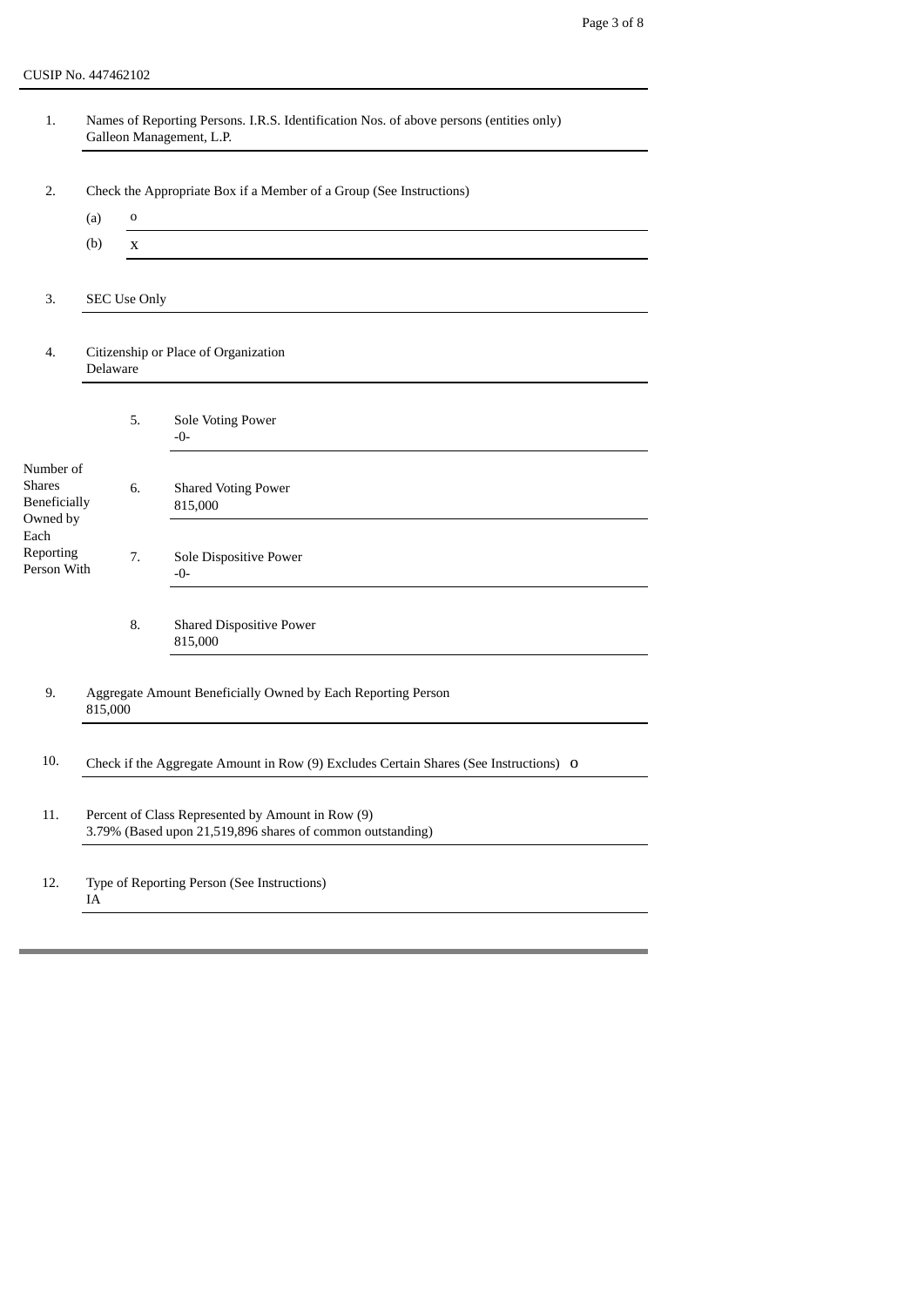| 1.                                                     |                                                                     |                     | Names of Reporting Persons. I.R.S. Identification Nos. of above persons (entities only)<br>Galleon Special Opportunities Management, LLC |  |  |  |  |
|--------------------------------------------------------|---------------------------------------------------------------------|---------------------|------------------------------------------------------------------------------------------------------------------------------------------|--|--|--|--|
| 2.                                                     | Check the Appropriate Box if a Member of a Group (See Instructions) |                     |                                                                                                                                          |  |  |  |  |
|                                                        | (a)                                                                 | o                   |                                                                                                                                          |  |  |  |  |
|                                                        | (b)                                                                 | X                   |                                                                                                                                          |  |  |  |  |
| 3.                                                     |                                                                     | <b>SEC Use Only</b> |                                                                                                                                          |  |  |  |  |
| 4.                                                     | Citizenship or Place of Organization<br>Delaware                    |                     |                                                                                                                                          |  |  |  |  |
|                                                        |                                                                     | 5.                  | Sole Voting Power<br>$-0-$                                                                                                               |  |  |  |  |
| Number of<br><b>Shares</b><br>Beneficially<br>Owned by |                                                                     | 6.                  | <b>Shared Voting Power</b><br>445,000                                                                                                    |  |  |  |  |
| Each<br>Reporting<br>Person With                       |                                                                     | 7.                  | Sole Dispositive Power<br>$-0-$                                                                                                          |  |  |  |  |
|                                                        |                                                                     | 8.                  | <b>Shared Dispositive Power</b><br>445,000                                                                                               |  |  |  |  |
| 9.                                                     | 445,000                                                             |                     | Aggregate Amount Beneficially Owned by Each Reporting Person                                                                             |  |  |  |  |
| 10.                                                    |                                                                     |                     | Check if the Aggregate Amount in Row (9) Excludes Certain Shares (See Instructions) O                                                    |  |  |  |  |
| 11.                                                    |                                                                     |                     | Percent of Class Represented by Amount in Row (9)<br>2.07% (Based upon 21,519,896 shares of common outstanding)                          |  |  |  |  |
| 12.                                                    | 00                                                                  |                     | Type of Reporting Person (See Instructions)                                                                                              |  |  |  |  |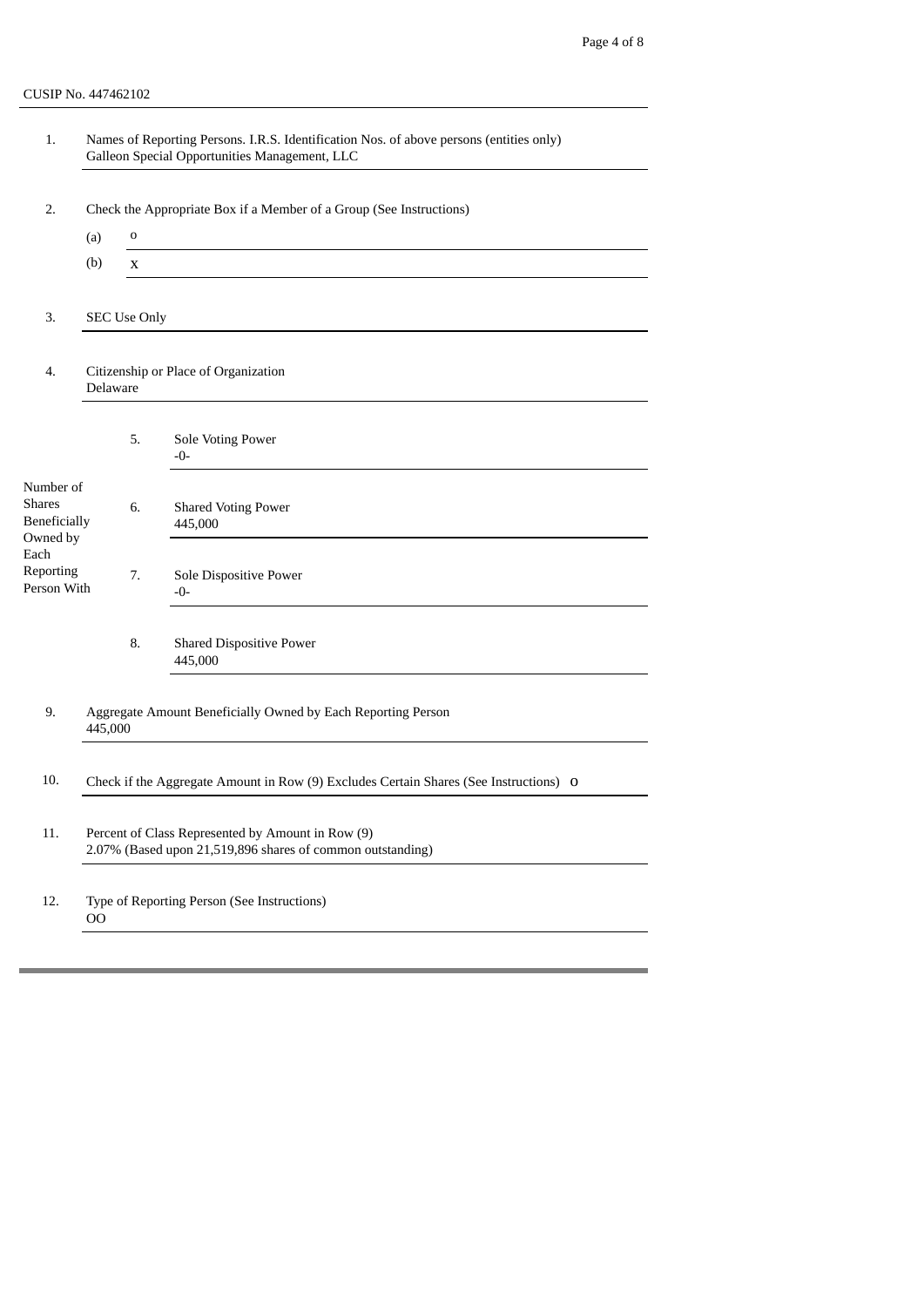|         |                                                                                                                     | (a) Name of Issuer<br>Huron Consulting Group Inc.                                                                                                                             |  |  |  |
|---------|---------------------------------------------------------------------------------------------------------------------|-------------------------------------------------------------------------------------------------------------------------------------------------------------------------------|--|--|--|
|         |                                                                                                                     | (b) Address of Issuers Principal Executive Offices                                                                                                                            |  |  |  |
|         |                                                                                                                     | 550 West Van Burne Street, Chicago, IL, 60607                                                                                                                                 |  |  |  |
|         |                                                                                                                     |                                                                                                                                                                               |  |  |  |
| Item 2. |                                                                                                                     |                                                                                                                                                                               |  |  |  |
|         |                                                                                                                     | (a) Name of Person Filing                                                                                                                                                     |  |  |  |
|         |                                                                                                                     | Raj Rajaratnam                                                                                                                                                                |  |  |  |
|         |                                                                                                                     | Galleon Management, L.P.                                                                                                                                                      |  |  |  |
|         |                                                                                                                     | Galleon Special Opportunities Management, LLC                                                                                                                                 |  |  |  |
|         |                                                                                                                     | (b) Address of Principal Business Office or, if none, Residence                                                                                                               |  |  |  |
|         |                                                                                                                     | For Galleon Management, L.P.:                                                                                                                                                 |  |  |  |
|         |                                                                                                                     |                                                                                                                                                                               |  |  |  |
|         |                                                                                                                     | 590 Madison Avenue, 34th Floor                                                                                                                                                |  |  |  |
|         |                                                                                                                     | New York, NY 10022                                                                                                                                                            |  |  |  |
|         |                                                                                                                     | For each Reporting Person other than Galleon Management, L.P.:                                                                                                                |  |  |  |
|         |                                                                                                                     | c/o Galleon Management, L.P.                                                                                                                                                  |  |  |  |
|         |                                                                                                                     | 590 Madison Avenue, 34th Floor                                                                                                                                                |  |  |  |
|         |                                                                                                                     | New York, NY 10022                                                                                                                                                            |  |  |  |
|         |                                                                                                                     | (c) Citizenship                                                                                                                                                               |  |  |  |
|         |                                                                                                                     |                                                                                                                                                                               |  |  |  |
|         |                                                                                                                     | For Raj Rajaratnam: United States                                                                                                                                             |  |  |  |
|         |                                                                                                                     | For Galleon Management, L.P.: Delaware                                                                                                                                        |  |  |  |
|         |                                                                                                                     | For Galleon Special Opportunities Management, LLC: Delaware                                                                                                                   |  |  |  |
|         |                                                                                                                     | (d) Title of Class of Securities                                                                                                                                              |  |  |  |
|         |                                                                                                                     | common, \$0.01 par value per share                                                                                                                                            |  |  |  |
|         |                                                                                                                     | (e) CUSIP Number                                                                                                                                                              |  |  |  |
|         |                                                                                                                     | 447462102                                                                                                                                                                     |  |  |  |
| Item 3. | If This Statement is Filed Pursuant to Rule 13d-1(b), or 13d-2 (b) or (c), Check Whether the<br>Person Filing is a: |                                                                                                                                                                               |  |  |  |
|         | (a)                                                                                                                 | Broker or dealer registered under section 15 of the Act (15 U.S.C. 780).<br>0                                                                                                 |  |  |  |
|         | (b)                                                                                                                 | Bank as defined in section 3(a)(6) of the Act (I5 U.S.C. 78c).<br>o                                                                                                           |  |  |  |
|         | (c)                                                                                                                 | Insurance company as defined in section 3(a)(19) of the Act (15 U.S.C. 78c).<br>o                                                                                             |  |  |  |
|         | (d)                                                                                                                 | Investment company registered under section 8 of the Investment Company Act of<br>o<br>1940 (15 U.S.C 80a-8).                                                                 |  |  |  |
|         | (e)                                                                                                                 | An investment adviser in accordance with §240.13d-l(b)(1)(ii)(E);<br>$\mathbf X$                                                                                              |  |  |  |
|         | (f)                                                                                                                 | An employee benefit plan or endowment fund in accordance with §240.13d-l(b)(1)(ii)<br>$\mathbf 0$<br>(F);                                                                     |  |  |  |
|         | (g)                                                                                                                 | A parent holding company or control person in accordance with § 240.13d-l(b)(ii)(G);<br>$\mathbf 0$                                                                           |  |  |  |
|         | (h)                                                                                                                 | A savings associations as defined in Section 3(b) of the Federal Deposit Insurance Act<br>$\mathbf 0$<br>(12 U.S.C. 1813);                                                    |  |  |  |
|         | (i)                                                                                                                 | A church plan that is excluded from the definition of an investment company under<br>$\mathbf 0$<br>section 3(c)(14) of the Investment Company Act of 1940 (15 U.S.C. 80a-3); |  |  |  |
| Item 4. |                                                                                                                     | Ownership.                                                                                                                                                                    |  |  |  |
|         |                                                                                                                     |                                                                                                                                                                               |  |  |  |
|         |                                                                                                                     | With respect to the beneficial ownership of the reporting person, see items 5 through 11 of the cover                                                                         |  |  |  |

pages to this Schedule 13G, which are incorporated herein by reference.

**Item 1.**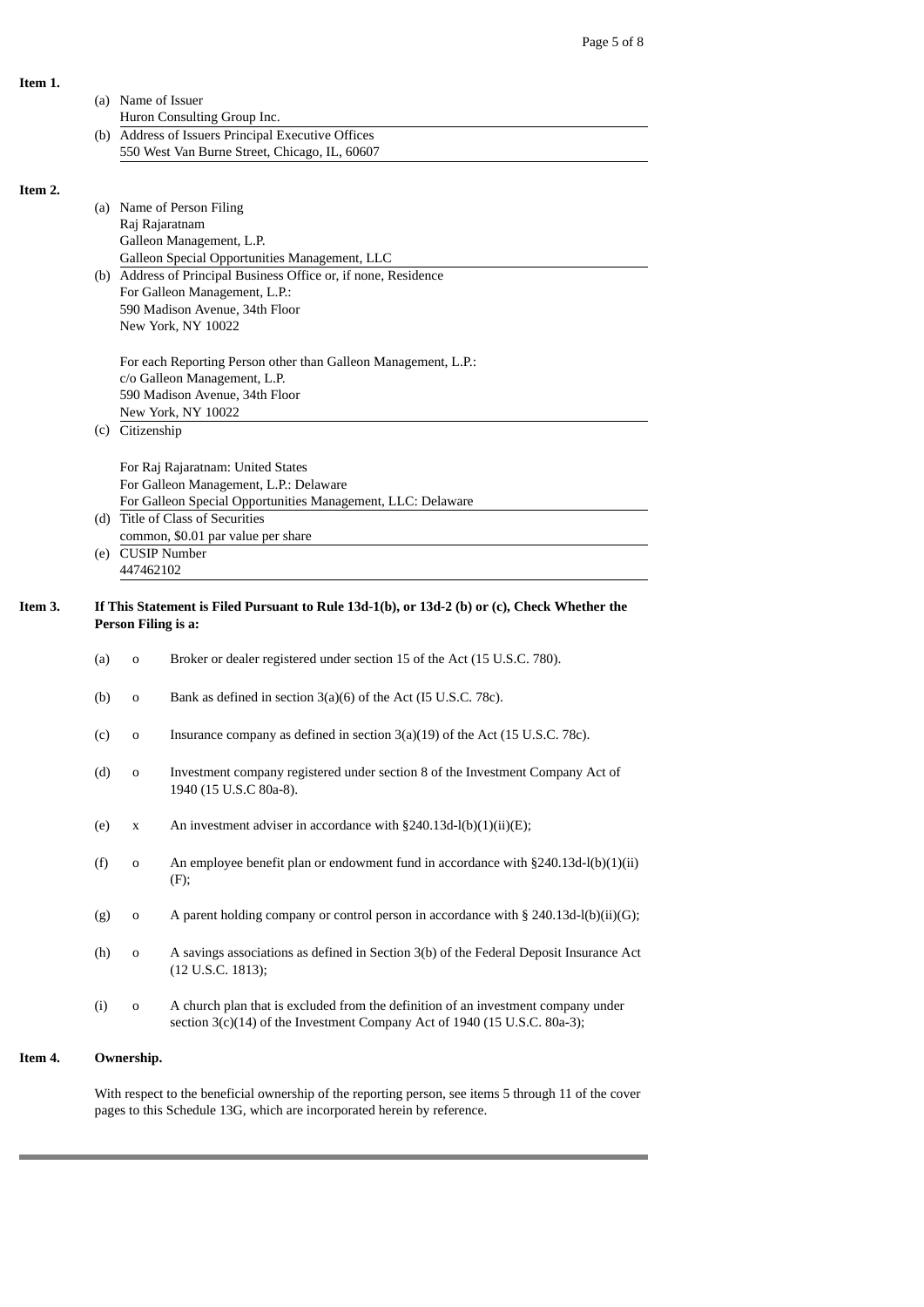#### **Item 5.**

# **Ownership of Five Percent or Less of a Class**

If this statement is being filed to report the fact that as of the date hereof the reporting person has ceased to be the beneficial owner of more than five percent of the class of securities, check the following o. Not Applicable

### **Item 6.**

**Ownership of More than Five Percent on Behalf of Another Person** Not Applicable

#### **Item 7.**

**Identification and Classification of the Subsidiary Which Acquired the Security Being Reported on By the Parent Holding Company.**

Not Applicable

### **Item 8.**

**Identification and Classification of Members of the Group** Not Applicable

# **Item 9. Notice of Dissolution of Group**

Not Applicable

# **Item 10.**

#### **Certification**

By signing below I certify that, to the best of my knowledge and belief, the securities referred to above were acquired and are held in the ordinary course of business and were not acquired and are not held for the purpose of or with the effect of changing or influencing the control of the issuer of the securities and were not acquired and are not held in connection with or as a participant in any transaction having that purpose or effect.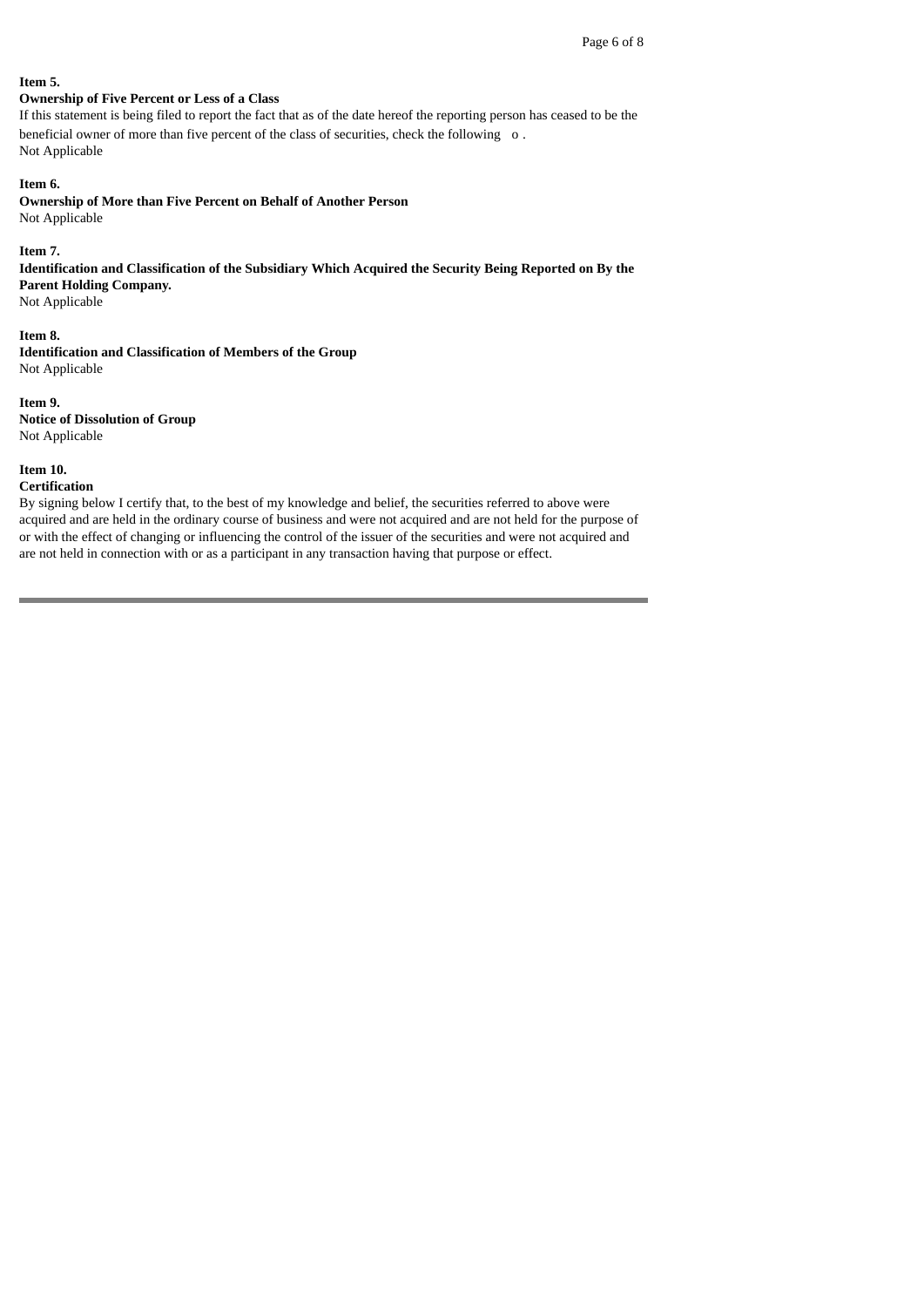### **Signature**

After reasonable inquiry and to the best of my knowledge and belief, I certify that the information set forth in this statement is true, complete and correct.

Thursday, August 20, 2009

Date RAJ RAJARATNAM, for HIMSELF; for GALLEON MANAGEMENT, L.P., as the Managing Member of its General Partner, Galleon Management, L.L.C.; For GALLEON SPECIAL OPPORTUNITIES MANAGEMENT, L.L.C., as its Managing Member;